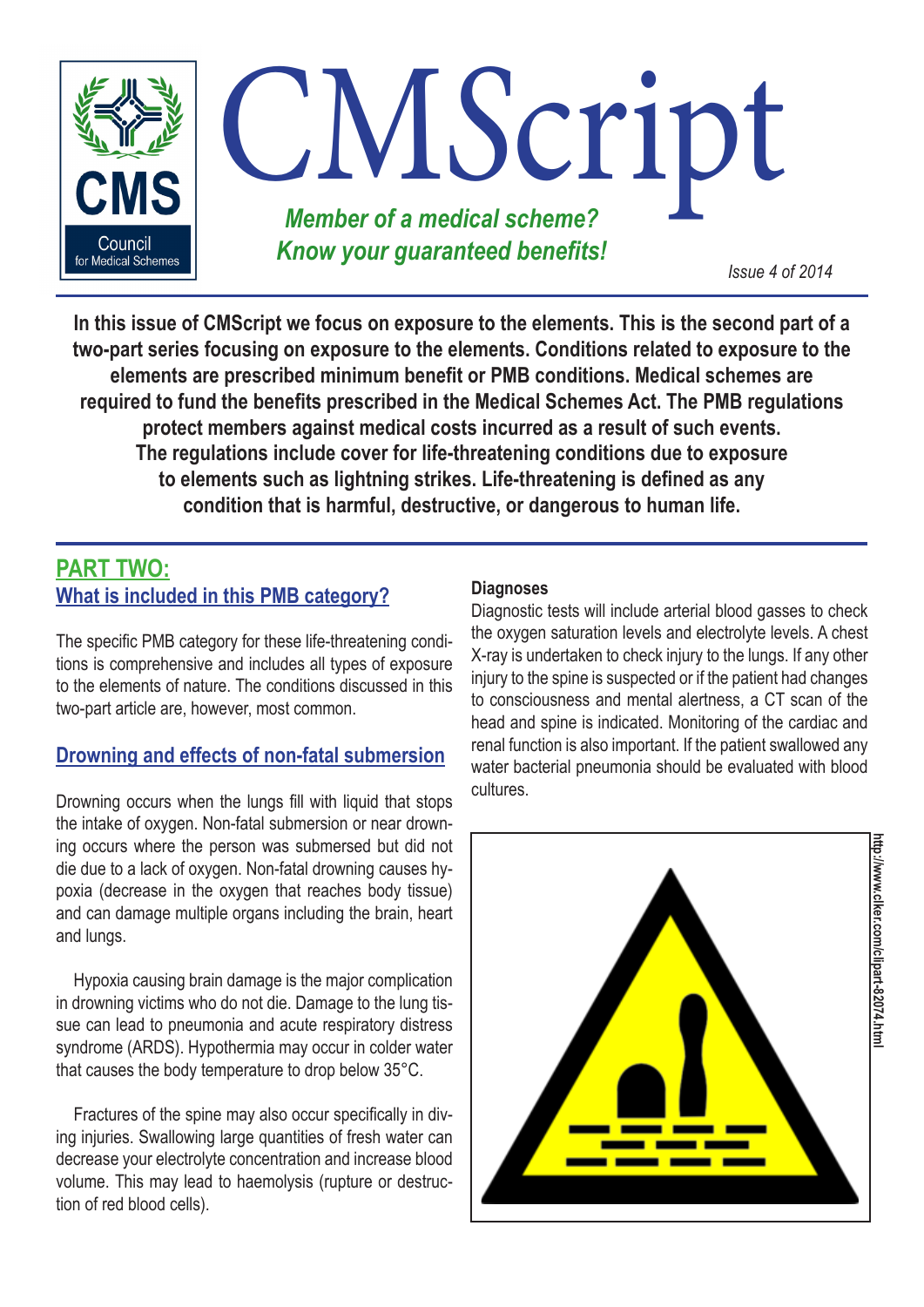### **Treatment**

Treatment focuses on restoration of breathing and cardiac function. This may include ventilation therapy and oxygen therapy. Restoration of electrolytes is rarely indicated but blood test will determine whether such treatment will be used or not. Treatment of infections such as pneumonia will involve antibiotic therapy. Severe brain damage due to a lack of oxygen may require physical rehabilitation such as physiotherapy

and speech therapy.

# **Radiation**

**2**

Radiation is a type of energy. All people are exposed to small amounts of radiation every day from sources such as sunlight. Radiation may also occur during medical treatment or occupational functions. Exposure can therefore be accidental or intentional. A radiation emergency involves the patient being exposed to larger amounts of radiation. Radiation exposure can occur as a single large exposure (acute), or as a series of small exposures over time (chronic).

Radiation sickness is generally associated with acute exposure and has a characteristic set of symptoms that appear in an orderly fashion. Chronic exposure is usually associated with delayed medical problems such as cancer and premature aging, which may happen over a long period of time.

## **Symptoms**

Radiation sickness, known as acute radiation syndrome (ARS), is a serious illness that occurs when most of the body receives a high dose of radiation, usually over a short period of time. The first symptoms of ARS typically are nausea, vomiting, and diarrhoea. These symptoms will start within a few minutes to a few days after the exposure. The symptoms may last for a short period such as minutes or long periods up to several days. The patient will possibly look and feel healthy for some time afterwards but will then become sick again and suffer from a loss of appetite, fatigue, fever, nausea, vomiting, diarrhoea, and possibly even seizures and coma. Apart from radiation sickness the affected individual may also have suffered burn injuries.

## **Diagnosis**

Diagnostic tests may include blood tests to check for decreased white blood cells and any abnormal changes in the DNA structure of the blood cells. This will indicate the degree of damage to the bone marrow. A dosimeter can be



used to measure the dose of radiation that was absorbed but this can only be done if the meter was exposed to the same event. A device such as a Geiger counter will be used to determine the location of radioactive particles on the body.

### **Treatment**

Treatment of radiation sickness involves prevention of further contamination, decontamination and treatment of lifethreatening injuries such as severe burns. Treatment with a protein named granulocyte colony-stimulating factor may increase white blood cell production and help prevent subsequent infections and may oppose the effect of radiation sickness on the bone marrow. Blood transfusions may be required in cases of severe bone marrow damage.

Treatment for internal radiation may include the provision of potassium iodide, Prussian blue and Diethylenetriamine pentaacetic acid (DTPA). Burn wounds are treated as per the burn protocol.

# **Lightning and electric shock**

Lightning strikes cause an electric current to run through the body. Lightning strikes can injure the human body in different ways.

A direct strike causes massive quantities of energy to pass through the body. This can cause internal burns, injury to the flesh and bones and damage to the nervous system. Direct lightning strikes are often fatal or cause impairment. Contact injuries occur when you touch an object that was electrified by a lightning strike. A side splash occurs when the primary flash branches out and hits a person. Blast injuries occur when you are thrown by the force from the shock wave and suffer blunt force trauma.